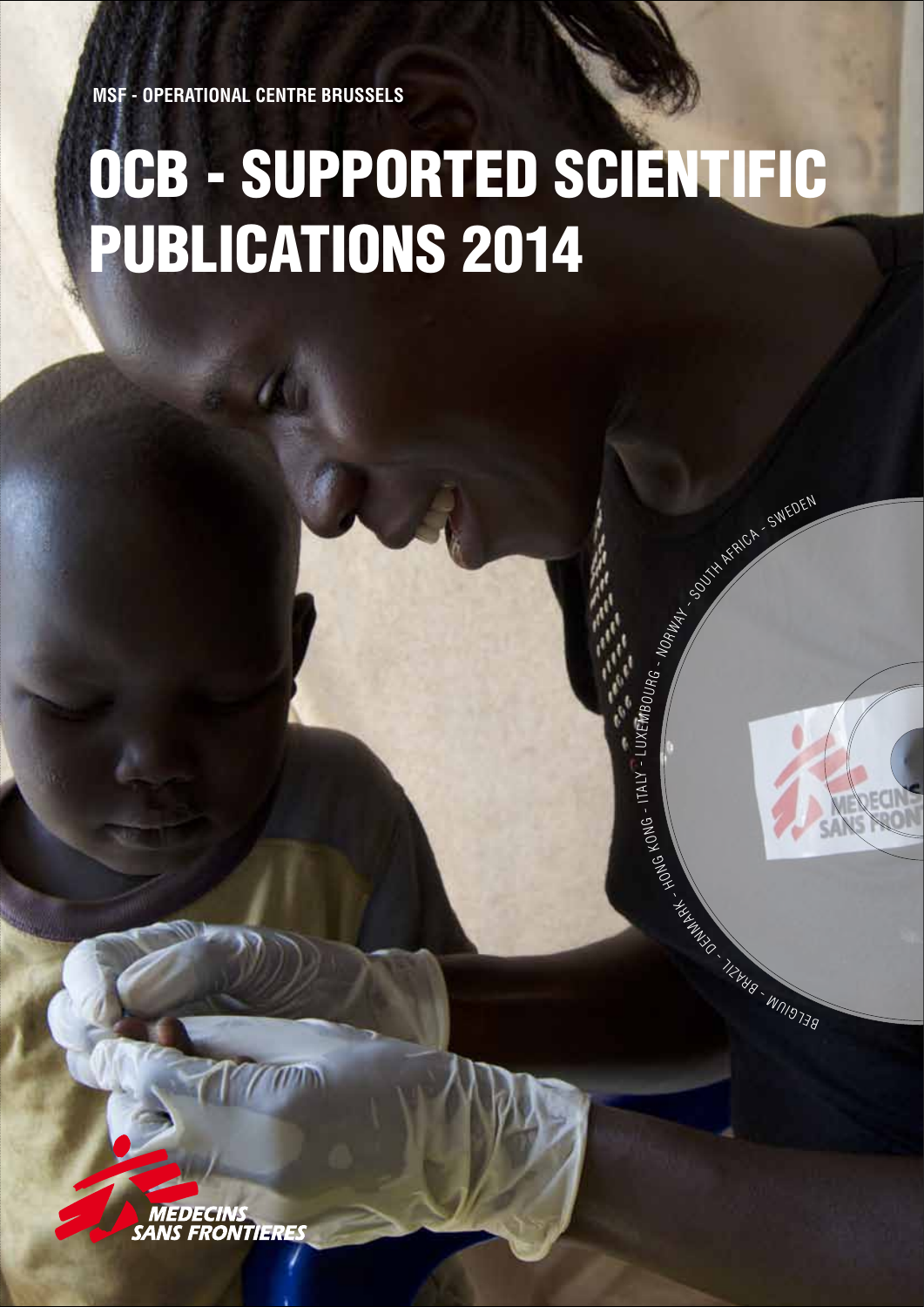# **FOREWORD**

Operational research is about the "science of implementation". It helps bridge gaps between new scientific knowledge and how we effectively apply such knowledge to benefit patients, communities and populations.

A peer-reviewed scientific publication is a significant indicator of successfully completed research. It also serves to ensure that the dissemination of study findings are subjected to independent peer review – which is one of the accepted quality control standards in medicine.

A publication per se must not be the endpoint for operational research as it should be the beginning of a longer process towards translation of research findings into policy and practice. In this light publications can serve as credible tools for advocacy.

I am delighted to present this collection of publications supported by the MSF Operational centre Brussels for the year 2014, which includes publications in fourteen medical domains. A considerable proportion of these articles were generated through SORT IT (The Structured Operational Research Training Initiative), a global capacity building partnership programme which helps to conduct and publish research according to institutional and operational priorities. This initiative targets field workers, and has been pivotal in helping to diversify the MSF operational research portfolio and build new networks.

This year we have also pioneered a [dual language journal](http://bit.ly/1yQe817)  [supplement](http://bit.ly/1yQe817) (English and Russian) in the Public Health Action Journal. This is an important step in trying to bridge the English language barrier in publications. Next year we hope to extend such publications to Spanish and French.

All publications in this booklet are available in the attached CD and are also freely available at the MSF scientific web site: [www.fieldresearch.msf.org.](http://fieldresearch.msf.org/msf/)

I would like to express my gratitude and appreciation to all those in the field, headquarters and particularly to all our collaborating partners and donors for their continued support.



**Bertrand Draguez**

Medical Director MSF Operational centre Brussels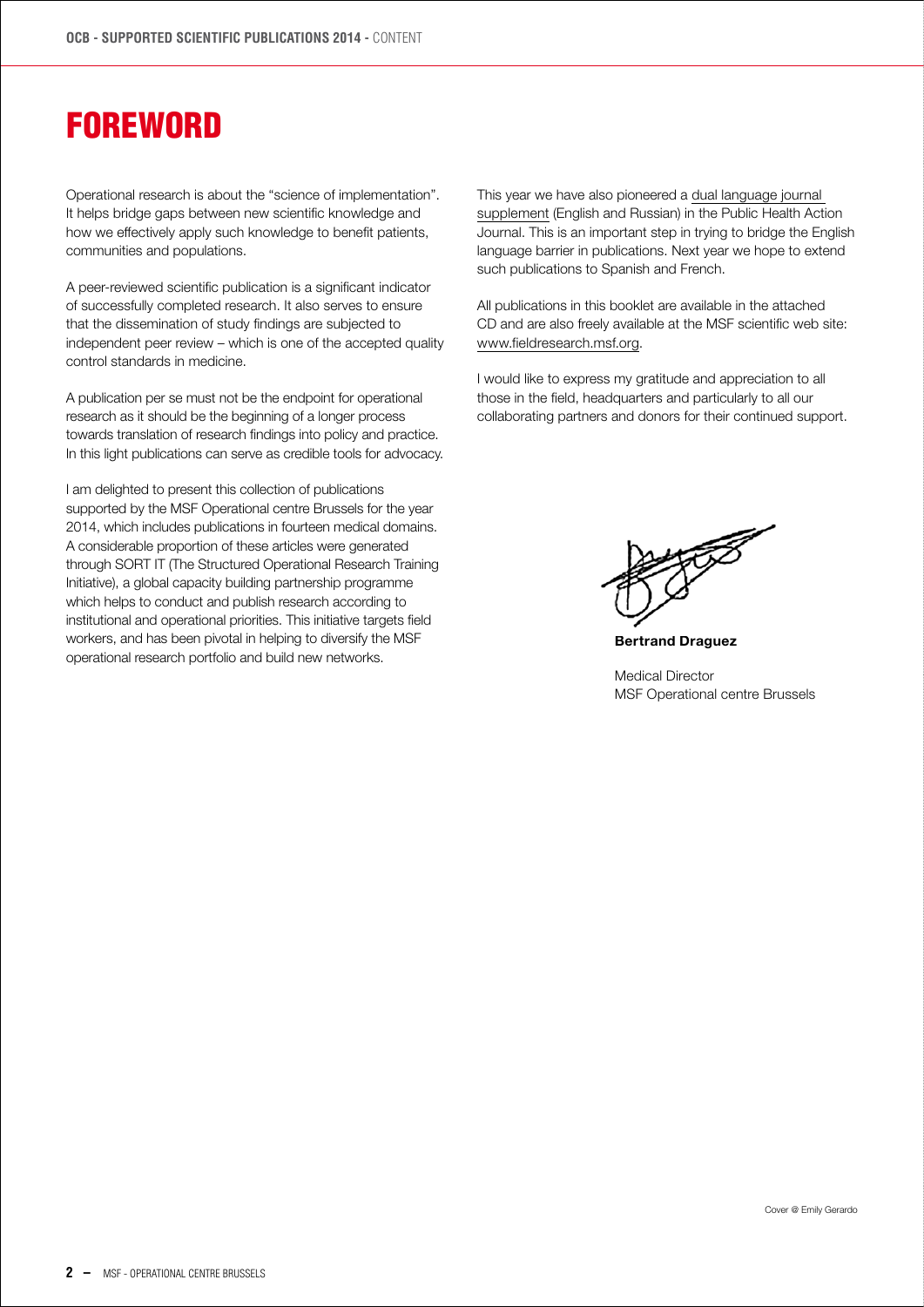# OCB-Supported Scientific Publications 2014 - CONTENT



# 1. Operational Research



- **1. Review**: Bissell K, Viney K, Brostrom R, Gounder S, Khogali M, Kishore K, et al. [Building operational](http://fieldresearch.msf.org/msf/handle/10144/322231)   [research capacity in the Pacific](http://fieldresearch.msf.org/msf/handle/10144/322231). Public Health Action. 2014;4(S1):S2-S13.
- **2. Review**: Ramsay A, Harries AD, Zachariah R, Bissell K, Hinderaker SG, Edginton M, et al[. The Structured](http://fieldresearch.msf.org/msf/handle/10144/322299)   [Operational Research and Training Initiative for public](http://fieldresearch.msf.org/msf/handle/10144/322299)   [health programmes.](http://fieldresearch.msf.org/msf/handle/10144/322299) Public Health Action. 2014;4(2):79-84.
- **3. State of the art**: Kumar AM, Zachariah R, Satyanarayana S, Reid AJ, Van den Bergh R, Tayler-Smith K, et al. [Operational research capacity building using 'The](http://www.ncbi.nlm.nih.gov/pmc/articles/PMC4253003/)   [Union/MSF' model: adapting as we go along.](http://www.ncbi.nlm.nih.gov/pmc/articles/PMC4253003/) BMC research notes. 2014;7:819. Epub 2014/11/21.
- **4. State of the art**: Kumar AMV, Satyanarayana S, Wilson NC, Chadha SS, Gupta D, Nair S, et al. [Operational](http://www.ingentaconnect.com/content/iuatld/pha/2014/00000004/00000002/art00005)  [research leading to rapid national policy change:](http://www.ingentaconnect.com/content/iuatld/pha/2014/00000004/00000002/art00005)  [tuberculosis-diabetes collaboration in India.](http://www.ingentaconnect.com/content/iuatld/pha/2014/00000004/00000002/art00005) Public Health Action. 2014;4(2):85-8.
- **5. State of the art**: Zachariah R, Kumar AMV, Reid AJ, Van den Bergh R, Isaakidis P, Draguez B, et al. [Open](http://www.ingentaconnect.com/content/iuatld/pha/2014/00000004/00000003/art00005)   [access for operational research publications from low](http://www.ingentaconnect.com/content/iuatld/pha/2014/00000004/00000003/art00005)   [and middle-income countries: who pays?](http://www.ingentaconnect.com/content/iuatld/pha/2014/00000004/00000003/art00005) Public Health Action. 2014;4(3):141-4.
- **6. Viewpoint**: Quaglio G, Ramsay A, Harries AD, Karapiperis T, Putoto G, Dye C, et al. [Calling on Europe](http://www.thelancet.com/journals/langlo/article/PIIS2214-109X%2814%2970218-9/abstract)   [to support operational research in low-income and](http://www.thelancet.com/journals/langlo/article/PIIS2214-109X%2814%2970218-9/abstract)   [middle-income countries.](http://www.thelancet.com/journals/langlo/article/PIIS2214-109X%2814%2970218-9/abstract) Lancet Glob Health. 2014;2:e308-9.
- **7. Viewpoint**: Nagaraja SB, Menezes RG, Zachariah R. [Open submission and open access: the right way](http://fieldresearch.msf.org/msf/handle/10144/338697?mode=full)   [ahead.](http://fieldresearch.msf.org/msf/handle/10144/338697?mode=full) Public Health Action. 2014;4(1):72.
- **8. Viewpoint**: Harries AD, Zachariah R, Ramsay A, Kumar AMV, Reid AJ, Terry RF, et al. [Does research](http://www.ingentaconnect.com/content/iuatld/pha/2014/00000004/00000001/art00002)   [make a difference to public health? Time for scientific](http://www.ingentaconnect.com/content/iuatld/pha/2014/00000004/00000001/art00002)   [journals to cross the Rubicon.](http://www.ingentaconnect.com/content/iuatld/pha/2014/00000004/00000001/art00002) Public Health Action. 2014;4(1):2-3.
- **9. Viewpoint**: Harries AD, Bianchi L, Jensen PM, Pantages M, Bissell K, Kumar AMV, et al. [Public Health Action for](http://www.ingentaconnect.com/content/iuatld/pha/2014/00000004/00000003/art00004?crawler=true)   [public health action. Public Health Action.](http://www.ingentaconnect.com/content/iuatld/pha/2014/00000004/00000003/art00004?crawler=true) 2014;4(3):139-40.
- **10. Viewpoint:** Harries AD, Marais B, Kool B, Ram S, Kumar AMV, Gounder S, et al. [Mentorship for operational](http://www.ingentaconnect.com/content/iuatld/pha/2014/00000004/A00101s1/art00013)   [research capacity building: hands-on or hands-off?](http://www.ingentaconnect.com/content/iuatld/pha/2014/00000004/A00101s1/art00013) Public Health Action. 2014;4(S1):S56-8.
- **11. Original research**: Zachariah R, Guillerm N, Berger S, Kumar AM, Satyanarayana S, Bissell K, et al. [Research](http://fieldresearch.msf.org/msf/handle/10144/320386)   [to policy and practice change: is capacity building in](http://fieldresearch.msf.org/msf/handle/10144/320386)   [operational research delivering the goods?](http://fieldresearch.msf.org/msf/handle/10144/320386) Trop Med Int Health. 2014;19(9):1068-75. Epub 2014/06/10.
- **12. Original research**: Guillerm N, Tayler-Smith K, Berger SD, Bissell K, Kumar AMV, Ramsay A, et al. [What happens](http://fieldresearch.msf.org/msf/bitstream/10144/322300/1/Guillerm et al-What happens after participants complete a Union-MSF structured operational research training course-2014.pdf)   [after participants complete a Union-MSF structured](http://fieldresearch.msf.org/msf/bitstream/10144/322300/1/Guillerm et al-What happens after participants complete a Union-MSF structured operational research training course-2014.pdf)   [operational research training course?](http://fieldresearch.msf.org/msf/bitstream/10144/322300/1/Guillerm et al-What happens after participants complete a Union-MSF structured operational research training course-2014.pdf) Public Health Action. 2014;4(2):89-95.

# 2. Health Policy



**13. Original research**: Maini R, Van den Bergh R, van Griensven J, Tayler-Smith K, Ousley J, Carter D, et al. [Picking up the bill - improving health-care](http://www.biomedcentral.com/1472-6963/14/504)   [utilisation in the Democratic Republic of Congo through](http://www.biomedcentral.com/1472-6963/14/504)   [user fee subsidisation: a before and after study.](http://www.biomedcentral.com/1472-6963/14/504) BMC Health Serv Res. 2014;14:504. Epub 2014/11/06.  **(SORT IT participants)**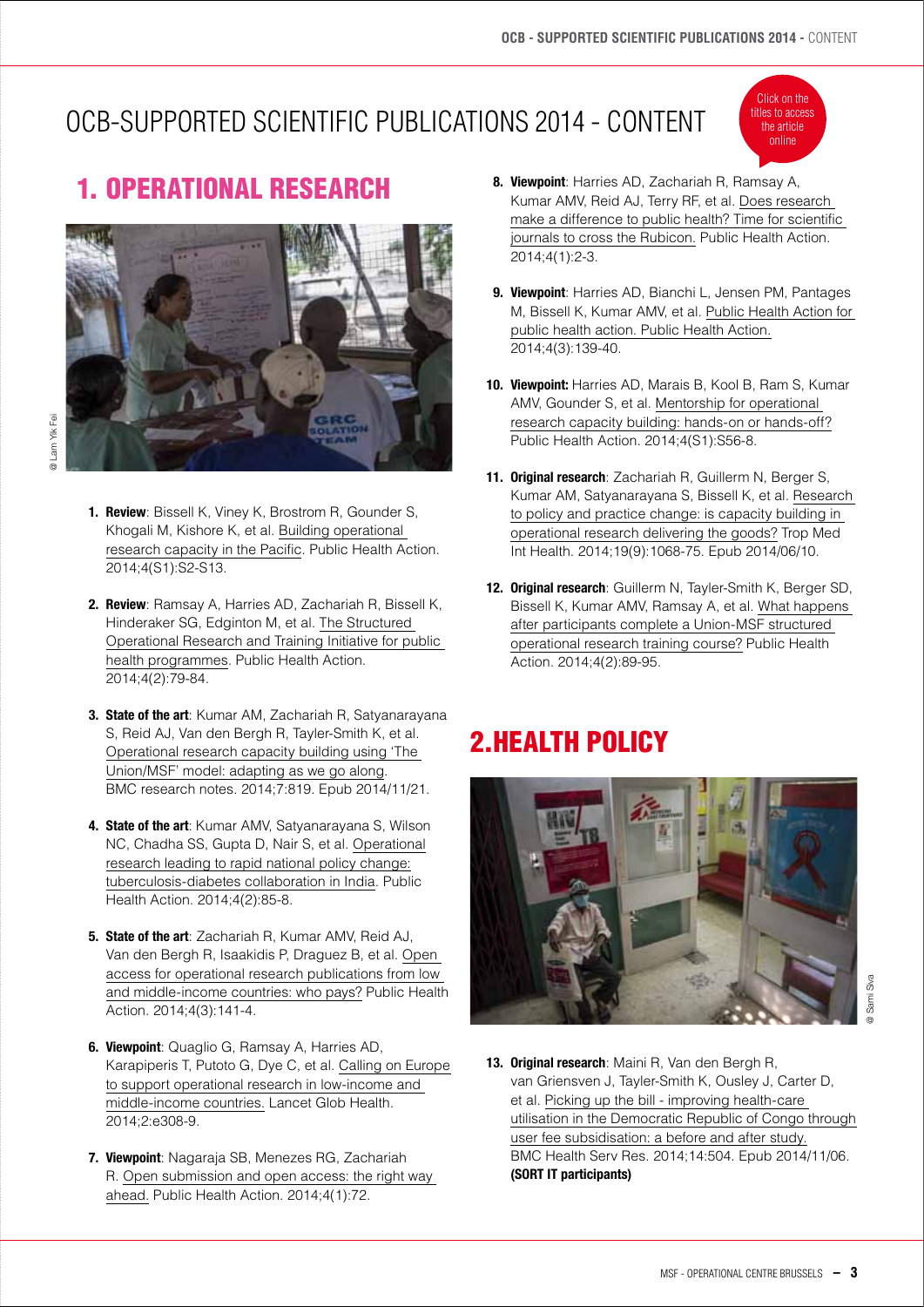**14. Original research:** Iribagiza MK, Manikuzwe A, Aquino T, Amoroso C, Zachariah R, van Griensven J, et al. [Fostering interest in research: evaluation of an](http://www.ingentaconnect.com/content/iuatld/pha/2014/00000004/00000004/art00013)   [introductory research seminar at hospitals in rural](http://www.ingentaconnect.com/content/iuatld/pha/2014/00000004/00000004/art00013)   [Rwanda.](http://www.ingentaconnect.com/content/iuatld/pha/2014/00000004/00000004/art00013) Public Health Action. 2014;4(4):271-5. **(SORT IT participants)**

#### 3. Health Systems & Program Monitoring



- Noor Muhammad @ Noor Muhammad
- **15. Original research**: De Maio G, Van den Bergh R, Garelli S, Maccagno B, Raddi F, Stefanizzi A, et al. [Reaching](http://inthealth.oxfordjournals.org/content/early/2014/02/05/inthealth.ihu002.full.pdf)   [out to the forgotten: providing access to medical care](http://inthealth.oxfordjournals.org/content/early/2014/02/05/inthealth.ihu002.full.pdf)   [for the homeless in Italy.](http://inthealth.oxfordjournals.org/content/early/2014/02/05/inthealth.ihu002.full.pdf) Int Health. 2014;6(2):93-8. Epub 2014/02/08.
- **16. Original research**: Bemelmans M, Baert S, Goemaere E, Wilkinson L, Vandendyck M, van Cutsem G, et al. [Community-supported models of care for people on](http://msf.openrepository.com/msf/handle/10144/322654)   [HIV treatment in sub-Saharan Africa.](http://msf.openrepository.com/msf/handle/10144/322654) Trop Med Int Health. 2014;19(8):968-77. Epub 2014/06/04.
- **17. Original research**: Jobanputra K, Parker LA, Azih C, Okello V, Maphalala G, Jouquet G, et al. [Impact](http://www.ncbi.nlm.nih.gov/pmc/articles/PMC4149657/)   [and programmatic implications of routine viral load](http://www.ncbi.nlm.nih.gov/pmc/articles/PMC4149657/)   [monitoring in Swaziland.](http://www.ncbi.nlm.nih.gov/pmc/articles/PMC4149657/) J Acquir Immune Defic Syndr. 2014;67(1):45-51. Epub 2014/05/30. **(SORT IT participants)**
- **18. Original research**: Nic Carthaigh N, De Gryse B, Esmati AS, Nizar B, Van Overloop C, Fricke R, et al. [Patients](http://inthealth.oxfordjournals.org/content/early/2014/12/08/inthealth.ihu086.full.pdf+html)   [struggle to access effective health care due to ongoing](http://inthealth.oxfordjournals.org/content/early/2014/12/08/inthealth.ihu086.full.pdf+html)   [violence, distance, costs and health service](http://inthealth.oxfordjournals.org/content/early/2014/12/08/inthealth.ihu086.full.pdf+html)   [performance in Afghanistan.](http://inthealth.oxfordjournals.org/content/early/2014/12/08/inthealth.ihu086.full.pdf+html) Int Health. 2014. Epub 2014/12/11.
- **19. Original research**: Khandu L, Zachariah R, Van den Bergh R, Wangchuk D, Tshering N, Wangmo D, et al. [Providing a gateway to prevention and care for the](http://fieldresearch.msf.org/msf/handle/10144/315047)   [most at-risk populations in Bhutan: is this being](http://fieldresearch.msf.org/msf/handle/10144/315047)   [achieved?](http://fieldresearch.msf.org/msf/handle/10144/315047) Public Health Action. 2014;4(1):22-7. **(SORT IT participants)**
- **20. Original research**: Chang Y-P, Duo L, Kumar AMV, Achanta S, Xue H-M, Satyanarayana S, et al. [Retention](http://www.ingentaconnect.com/content/iuatld/pha/2014/00000004/00000001/art00009)   [and HIV seroconversion among drug users on](http://www.ingentaconnect.com/content/iuatld/pha/2014/00000004/00000001/art00009)   [methadone maintenance treatment in Yunnan, China](http://www.ingentaconnect.com/content/iuatld/pha/2014/00000004/00000001/art00009). Public Health Action. 2014;4(1):28-34. **(SORT IT participants)**
- **21. Original research**: Denisiuk O, Smyrnov P, Kumar AMV, Achanta S, Boyko K, Khogali M, et al. [Sex, drugs and](http://www.ingentaconnect.com/content/iuatld/pha/2014/00000004/00000002/art00007)   [prisons: HIV prevention strategies for over 190 000](http://www.ingentaconnect.com/content/iuatld/pha/2014/00000004/00000002/art00007)   [clients in Ukraine.](http://www.ingentaconnect.com/content/iuatld/pha/2014/00000004/00000002/art00007) Public Health Action. 2014;4(2):96- 101. **(SORT IT participants)**
- **22. Original research**: Geoffroy E, Harries AD, Bissell K, Schell E, Bvumbwe A, Tayler-Smith K, et al. [Bringing](http://www.ingentaconnect.com/content/iuatld/pha/2014/00000004/00000004/art00010)   [care to the community: expanding access to health](http://www.ingentaconnect.com/content/iuatld/pha/2014/00000004/00000004/art00010)   [care in rural Malawi through mobile health clinics.](http://www.ingentaconnect.com/content/iuatld/pha/2014/00000004/00000004/art00010) Public Health Action. 2014;4(4):252-8. **(SORT IT participants)**

### 4. HIV



- **23. Review**: Bekker LG, Venter F, Cohen K, Goemare E, Van Cutsem G, Boulle A, et al. [Provision of antiretroviral](http://www.intmedpress.com/serveFile.cfm?sUID=eb5d9fc6-3267-4737-ac8c-7d11b0b94164)   [therapy in South Africa: the nuts and bolts.](http://www.intmedpress.com/serveFile.cfm?sUID=eb5d9fc6-3267-4737-ac8c-7d11b0b94164) Antiviral therapy. 2014;19 Suppl 3:105-16. Epub 2014/10/14.
- **24. Review**: Harries AD, Zachariah R. AIDS Review. Africa Health. 2014;36(2):46-7.
- **25. Viewpoint**: Ford N, Meintjes G, Pozniak A, Bygrave H, Hill A, Peter T, et al. [The future role of CD4 cell count](http://fieldresearch.msf.org/msf/handle/10144/337728)   [for monitoring antiretroviral therapy.](http://fieldresearch.msf.org/msf/handle/10144/337728) Lancet Infect Dis. 2014. Epub 2014/12/04.
- **26. Viewpoint**: Ford N, Stinson K, Davies MA, Cox V, Patten G, Cragg C, et al. Is it safe to drop CD4+ monitoring among virologically suppressed patients: a cohort evaluation from Khayelitsha, South Africa. Aids. 2014;28(14):2003-5. Epub 2014/08/08.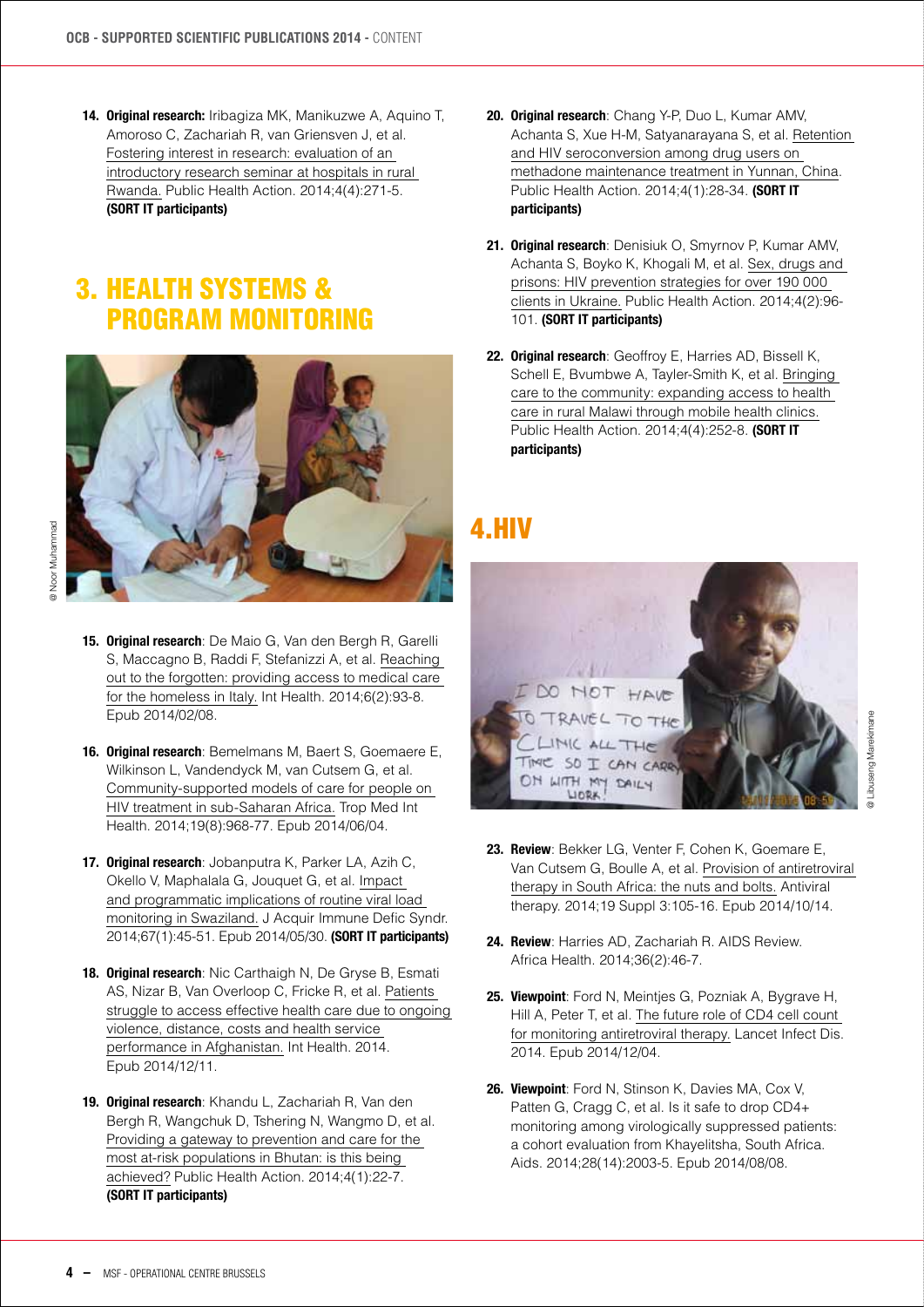- **27. Original research**: Rohner E, Valeri F, Maskew M, Prozesky H, Rabie H, Garone D, et al. Incidence rate of Kaposi sarcoma in HIV-infected patients on antiretroviral therapy in Southern Africa: a prospective multicohort study. J Acquir Immune Defic Syndr. 2014;67(5):547-54. Epub 2014/11/14.
- **28. Original research**: Boulle A, Schomaker M, May MT, Hogg RS, Shepherd BE, Monge S, et al. [Mortality in](http://journals.plos.org/plosmedicine/article?id=10.1371/journal.pmed.1001718)   [patients with HIV-1 infection starting antiretroviral](http://journals.plos.org/plosmedicine/article?id=10.1371/journal.pmed.1001718)   [therapy in South Africa, Europe, or North America:](http://journals.plos.org/plosmedicine/article?id=10.1371/journal.pmed.1001718)   [a collaborative analysis of prospective studies.](http://journals.plos.org/plosmedicine/article?id=10.1371/journal.pmed.1001718) PLoS Med. 2014;11(9):e1001718. Epub 2014/09/10.
- **29. Original research**: Fajardo E, Metcalf CA, Chaillet P, Aleixo L, Pannus P, Panunzi I, et al. [Prospective](http://jcm.asm.org/content/52/5/1343.full)   [evaluation of diagnostic accuracy of dried blood spots](http://jcm.asm.org/content/52/5/1343.full)   [from finger prick samples for determination of HIV-1](http://jcm.asm.org/content/52/5/1343.full)   [load with the NucliSENS Easy-Q HIV-1 version 2.0](http://jcm.asm.org/content/52/5/1343.full)   [assay in Malawi.](http://jcm.asm.org/content/52/5/1343.full) J Clin Microbiol. 2014;52(5):1343-51. Epub 2014/02/07.
- **30. Original research**: Balak DA, Bissell K, Roseveare C, Ram S, Devi RR, Graham SM. [Absolute lymphocyte](http://www.hindawi.com/journals/jtm/2014/715363/)   [count is not a suitable alternative to CD4 count for](http://www.hindawi.com/journals/jtm/2014/715363/)   [determining initiation of antiretroviral therapy in Fiji.](http://www.hindawi.com/journals/jtm/2014/715363/) J Trop Med. 2014;2014:715363. Epub 2014/11/18. **(SORT IT participants)**
- **31. Original research**: Molfino L, Kumar AM, Isaakidis P, Van den Bergh R, Khogali M, Hinderaker SG, et al. [High attrition among HIV-infected patients with](http://www.globalhealthaction.net/index.php/gha/article/view/23758/pdf_1)   [advanced disease treated in an intermediary referral](http://www.globalhealthaction.net/index.php/gha/article/view/23758/pdf_1)   [center in Maputo, Mozambique.](http://www.globalhealthaction.net/index.php/gha/article/view/23758/pdf_1) Global health action. 2014;7:23758. Epub 2014/04/11. **(SORT IT participants)**
- **32. Original research**: Khan S, Das M, Andries A, Deshpande A, Mansoor H, Saranchuk P, et al. [Second-line failure](http://www.globalhealthaction.net/index.php/gha/article/view/24861)   [and first experience with third-line antiretroviral therapy](http://www.globalhealthaction.net/index.php/gha/article/view/24861)   [in Mumbai, India.](http://www.globalhealthaction.net/index.php/gha/article/view/24861) Global health action. 2014;7:24861. Epub 2014/08/03.
- **33. Original research**: Shankar D, Kumar AMV, Rewari B, Kumar S, Shastri S, Satyanarayana S, et al. [Retention](http://www.ingentaconnect.com/content/iuatld/pha/2014/00000004/00000004/art00002?crawler=true)   [in pre-antiretroviral treatment care in a district of](http://www.ingentaconnect.com/content/iuatld/pha/2014/00000004/00000004/art00002?crawler=true)   [Karnataka, India: how well are we doing?](http://www.ingentaconnect.com/content/iuatld/pha/2014/00000004/00000004/art00002?crawler=true) Public Health Action. 2014;4(4):210-5. **(SORT IT participants)**

# 5. HIV/Tuberculosis Co-infection



- Giorgos Moutafis @ Giorgos Moutafis
- **34. Original research**: Rangaka MX, Wilkinson RJ, Boulle A, Glynn JR, Fielding K, van Cutsem G, et al. [Isoniazid](http://www.thelancet.com/journals/lancet/article/PIIS0140-6736%2814%2960162-8/abstract)   [plus antiretroviral therapy to prevent tuberculosis:](http://www.thelancet.com/journals/lancet/article/PIIS0140-6736%2814%2960162-8/abstract)   [a randomised double-blind, placebo-controlled trial.](http://www.thelancet.com/journals/lancet/article/PIIS0140-6736%2814%2960162-8/abstract) Lancet. 2014;384(9944):682-90. Epub 2014/05/20.
- **35. Original research**: Marcy O, Laureillard D, Madec Y, Chan S, Mayaud C, Borand L, et al. [Causes and](http://fieldresearch.msf.org/msf/handle/10144/337112)   [determinants of mortality in HIV-infected adults with](http://fieldresearch.msf.org/msf/handle/10144/337112)   [tuberculosis: an analysis from the CAMELIA ANRS](http://fieldresearch.msf.org/msf/handle/10144/337112) 1295-CIPRA KH001 randomized trial. Clin Infect Dis. 2014;59(3):435-45. Epub 2014/04/25.
- **36. Original research**: Isaakidis P, Das M, Kumar AM, Peskett C, Khetarpal M, Bamne A, et al. [Alarming levels](http://journals.plos.org/plosone/article?id=10.1371/journal.pone.0110461)   [of drug-resistant tuberculosis in HIV-infected patients](http://journals.plos.org/plosone/article?id=10.1371/journal.pone.0110461)   [in metropolitan Mumbai, India.](http://journals.plos.org/plosone/article?id=10.1371/journal.pone.0110461) PLoS One. 2014;9(10):e110461. Epub 2014/10/22.
- **37. Original research**: Furin J, Isaakidis P, Reid AJ, Kielmann K. 'I'm fed up': experiences of prior anti-tuberculosis treatment in patients with drug-resistant tuberculosis and HIV. Int J Tuberc Lung Dis. 2014;18(12):1479-84. Epub 2014/12/18.
- **38. Original research**: Das M, Isaakidis P, Van den Bergh R, Kumar AM, Nagaraja SB, Valikayath A, et al. [HIV,](http://www.globalhealthaction.net/index.php/gha/article/view/24912/html)   [multidrug-resistant TB and depressive symptoms:](http://www.globalhealthaction.net/index.php/gha/article/view/24912/html)   [when three conditions collide.](http://www.globalhealthaction.net/index.php/gha/article/view/24912/html) Global health action. 2014;7:24912. Epub 2014/09/13. **(SORT IT participants)**
- **39. Original research**: Nagai S, Robinson R, Rahamefy JR, Randriambeloson SJ, Ranaivomanana DA, Razafindranaivo T, et al. [Provider-initiated HIV testing](http://fieldresearch.msf.org/msf/handle/10144/315854?mode=full)  and counselling for TB in low HIV prevalence settings:  [is it worthwhile?](http://fieldresearch.msf.org/msf/handle/10144/315854?mode=full) Trans R Soc Trop Med Hyg. 2014;108(3):173-5. Epub 2014/01/28. **(SORT IT participants)**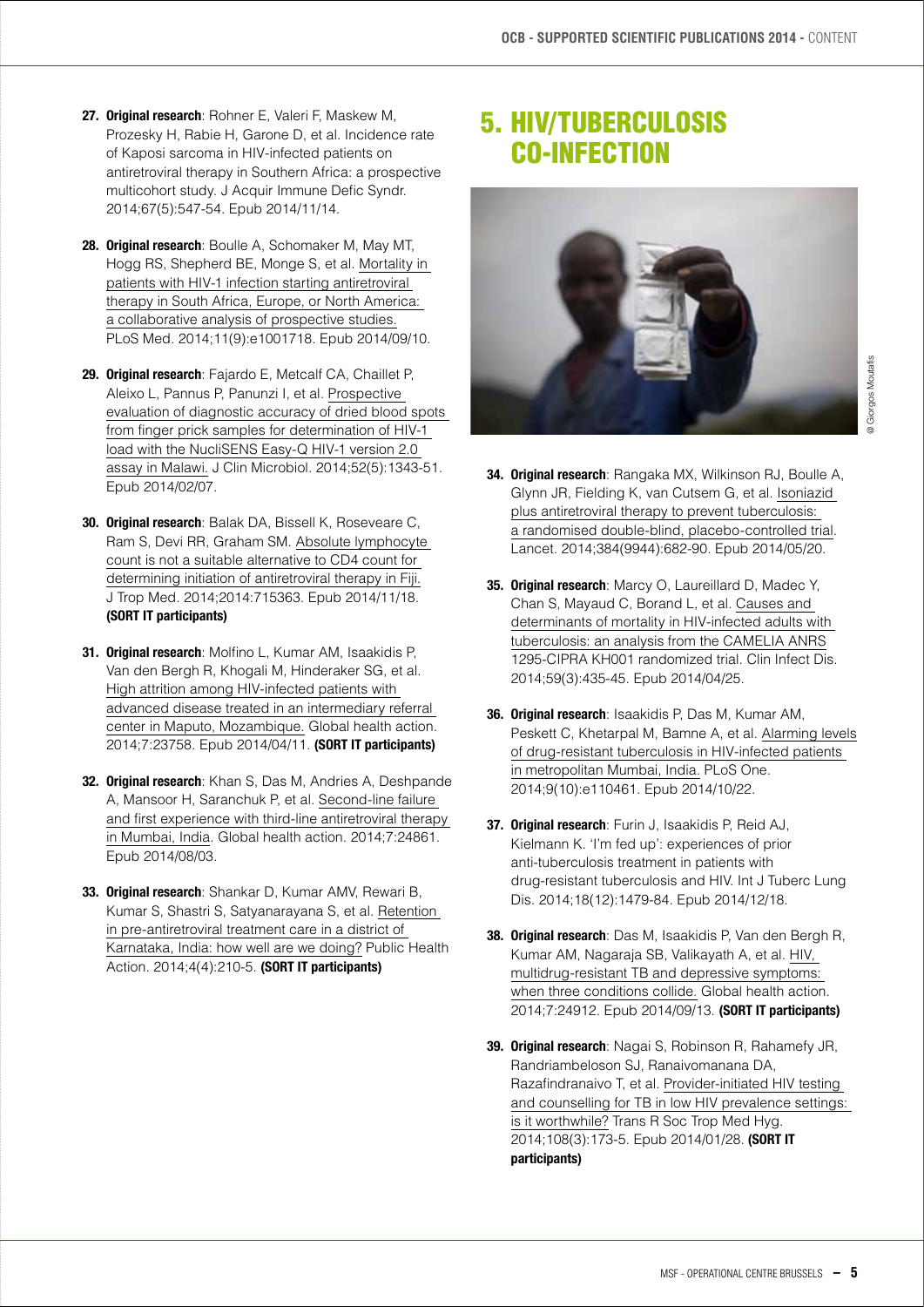- **40. Original research**: Albuquerque T, Isaakidis P, Das M, Saranchuk P, Andries A, Misquita DP, et al. [Infection](http://www.ingentaconnect.com/content/iuatld/pha/2014/00000004/00000001/art00010)   [control in households of drug-resistant tuberculosis](http://www.ingentaconnect.com/content/iuatld/pha/2014/00000004/00000001/art00010)   [patients co-infected with HIV in Mumbai, India.](http://www.ingentaconnect.com/content/iuatld/pha/2014/00000004/00000001/art00010) Public Health Action. 2014;4(1):35-41. **(SORT IT participants)**
- **41. Original research**: Kanyerere H, Mganga A, Harries AD, Tayler-Smith K, Jahn A, Chimbwandira FM, et al. [Decline in national tuberculosis notifications with](http://www.ingentaconnect.com/content/iuatld/pha/2014/00000004/00000002/art00011)   [national scale-up of antiretroviral therapy in Malawi.](http://www.ingentaconnect.com/content/iuatld/pha/2014/00000004/00000002/art00011) Public Health Action. 2014;4(2):113-5.

#### 6. Tuberculosis (including drug-resistant tuberculosis)



- **42. Review**: Acosta CD, Dadu A, Ramsay A, Dara M. [Drug-resistant tuberculosis in Eastern Europe:](http://www.ingentaconnect.com/content/iuatld/pha/2014/00000004/A00202s2/art00003)   [challenges and ways forward.](http://www.ingentaconnect.com/content/iuatld/pha/2014/00000004/A00202s2/art00003) Public Health Action. 2014;4(S2):S3-S12.
- **43. Viewpoint**: Isaakidis P, Gupta S, Menghaney L. [Zero](http://www.thelancet.com/journals/langlo/article/PIIS2214-109X%2814%2970017-8/fulltext)   [tuberculosis at the latest International AIDS Congress](http://www.thelancet.com/journals/langlo/article/PIIS2214-109X%2814%2970017-8/fulltext)   [in Asia and the Pacific?](http://www.thelancet.com/journals/langlo/article/PIIS2214-109X%2814%2970017-8/fulltext) Lancet Glob Health. 2014;2(4):e204-5. Epub 2014/08/12.
- **44. Viewpoint**: Isaakidis P, Smith S, Majumdar S, Furin J, Reid T. [Calling tuberculosis a social disease--an](http://www.thelancet.com/journals/lancet/article/PIIS0140-6736%2814%2961670-6/fulltext?rss=yes)   [excuse for complacency?](http://www.thelancet.com/journals/lancet/article/PIIS0140-6736%2814%2961670-6/fulltext?rss=yes) Lancet. 2014;384(9948):1095. Epub 2014/09/23.
- **45. Viewpoint comment on 53-63:** Cox H, Ford N. [The scourge of tuberculosis and anti-tuberculosis drug](http://www.ingentaconnect.com/content/iuatld/pha/2014/00000004/A00202s2/art00002)   [resistance in Eastern Europe.](http://www.ingentaconnect.com/content/iuatld/pha/2014/00000004/A00202s2/art00002) Public Health Action. 2014;4(3):S1-S2.
- **46. Original research:** Das M, Isaakidis P, Shenoy R, Anicete R, Sharma HK, Ao I, et al. [Self-administered](http://journals.plos.org/plosone/article?id=10.1371/journal.pone.0108186)   [tuberculosis treatment outcomes in a tribal population](http://journals.plos.org/plosone/article?id=10.1371/journal.pone.0108186)   [on the indo-myanmar border, Nagaland, India.](http://journals.plos.org/plosone/article?id=10.1371/journal.pone.0108186) PLoS One. 2014;9(9):e108186. Epub 2014/09/27.
- **47. Original research**: Khogali M, Zachariah R, Reid T, Alipon SC, Zimble S, Mahama G, et al. [Self](http://fieldresearch.msf.org/msf/handle/10144/314578)  [administered treatment for tuberculosis among](http://fieldresearch.msf.org/msf/handle/10144/314578)   [pastoralists in rural Ethiopia: how well does it work?](http://fieldresearch.msf.org/msf/handle/10144/314578) Int Health. 2014;6(2):112-7. Epub 2014/03/19.
- **48. Original research:** Hill PC, Dye C, Viney K, Tabutoa K, Kienene T, Bissell K, et al. [Mass treatment to eliminate](http://fieldresearch.msf.org/msf/handle/10144/332872)   [tuberculosis from an island population.](http://fieldresearch.msf.org/msf/handle/10144/332872) Int J Tuberc Lung Dis. 2014;18(8):899-904. Epub 2014/09/10.
- **49. Original research:** Oladimeji O, Isaakidis P, Obasanya OJ, Eltayeb O, Khogali M, Van den Bergh R, et al. [Intensive-phase treatment outcomes among](http://journals.plos.org/plosone/article?id=10.1371/journal.pone.0094393)   [hospitalized multidrug-resistant tuberculosis patients:](http://journals.plos.org/plosone/article?id=10.1371/journal.pone.0094393)   [results from a nationwide cohort in Nigeria.](http://journals.plos.org/plosone/article?id=10.1371/journal.pone.0094393) PLoS One. 2014;9(4):e94393. Epub 2014/04/12. **(SORT IT participants)**
- **50. Original research:** Singla N, Satyanarayana S, Sachdeva KS, Van den Bergh R, Reid T, Tayler-Smith K, et al. [Impact of introducing the line probe assay on time to](http://journals.plos.org/plosone/article?id=10.1371/journal.pone.0102989)   [treatment initiation of MDR-TB in Delhi, India.](http://journals.plos.org/plosone/article?id=10.1371/journal.pone.0102989) PLoS One. 2014;9(7):e102989. Epub 2014/07/25. **(SORT IT participants)**
- **51. Original research:** Tamani T, Bissell K, Tayler-Smith K, Gounder S, Linh NN, Graham SM. [The trend of](http://www.ingentaconnect.com/content/iuatld/pha/2014/00000004/00000001/art00011)   [tuberculosis cases over 60 years in Fiji's largest](http://www.ingentaconnect.com/content/iuatld/pha/2014/00000004/00000001/art00011)   [treatment centre: 1950–2010.](http://www.ingentaconnect.com/content/iuatld/pha/2014/00000004/00000001/art00011) Public Health Action. 2014;4(1):42-6. **(SORT IT participants)**
- **52. Original research:** Abeygunawardena SC, Sharath BN, Van den Bergh R, Naik B, Pallewatte N, Masaima MNN. [Management of previously treated tuberculosis patients](http://www.ingentaconnect.com/content/iuatld/pha/2014/00000004/00000002/art00009)   [in Kalutara district, Sri Lanka: how are we faring?](http://www.ingentaconnect.com/content/iuatld/pha/2014/00000004/00000002/art00009) Public Health Action. 2014;4(2):105-9. **(SORT IT participants)**
- **53. Original research:** Davtyan K, Zachariah R, Davtyan H, Ramsay A, Denisiuk O, Manzi M, et al. [Performance of](http://www.ingentaconnect.com/content/iuatld/pha/2014/00000004/A00202s2/art00004)   [decentralised facilities in tuberculosis case notification](http://www.ingentaconnect.com/content/iuatld/pha/2014/00000004/A00202s2/art00004)   [and treatment success in Armenia.](http://www.ingentaconnect.com/content/iuatld/pha/2014/00000004/A00202s2/art00004) Public Health Action. 2014;4(3):S13-S6. **(SORT IT participants)**
- **54. Original research:** Khaliaukin A, Kumar AMV, Skrahina A, Hurevich H, Rusovich V, Gadoev J, et al. [Poor treatment](http://www.ingentaconnect.com/content/iuatld/pha/2014/00000004/A00202s2/art00006)   [outcomes among multidrug-resistant tuberculosis](http://www.ingentaconnect.com/content/iuatld/pha/2014/00000004/A00202s2/art00006)   [patients in Gomel Region, Republic of Belarus](http://www.ingentaconnect.com/content/iuatld/pha/2014/00000004/A00202s2/art00006). Public Health Action. 2014;4(S2):S24-S8. **(SORT IT participants)**
- **55. Original research:** Klimuk D, Hurevich H, Harries AD, Babrukevich A, Kremer K, Van den Bergh R, et al. [Tuberculosis in health care workers in Belarus.](http://www.ingentaconnect.com/content/iuatld/pha/2014/00000004/A00202s2/art00007) Public Health Action. 2014;4(S2):S29-S33. **(SORT IT participants)**
- **56. Original research:** Toit K, Altraja A, Acosta CD, Viiklepp P, Kremer K, Kummik T, et al. [A four-year nationwide](http://www.ingentaconnect.com/content/iuatld/pha/2014/00000004/A00202s2/art00008)   [molecular epidemiological study in Estonia: risk factors](http://www.ingentaconnect.com/content/iuatld/pha/2014/00000004/A00202s2/art00008)   [for tuberculosis transmission](http://www.ingentaconnect.com/content/iuatld/pha/2014/00000004/A00202s2/art00008). Public Health Action. 2014;4(S2):S34-S40. **(SORT IT participants)**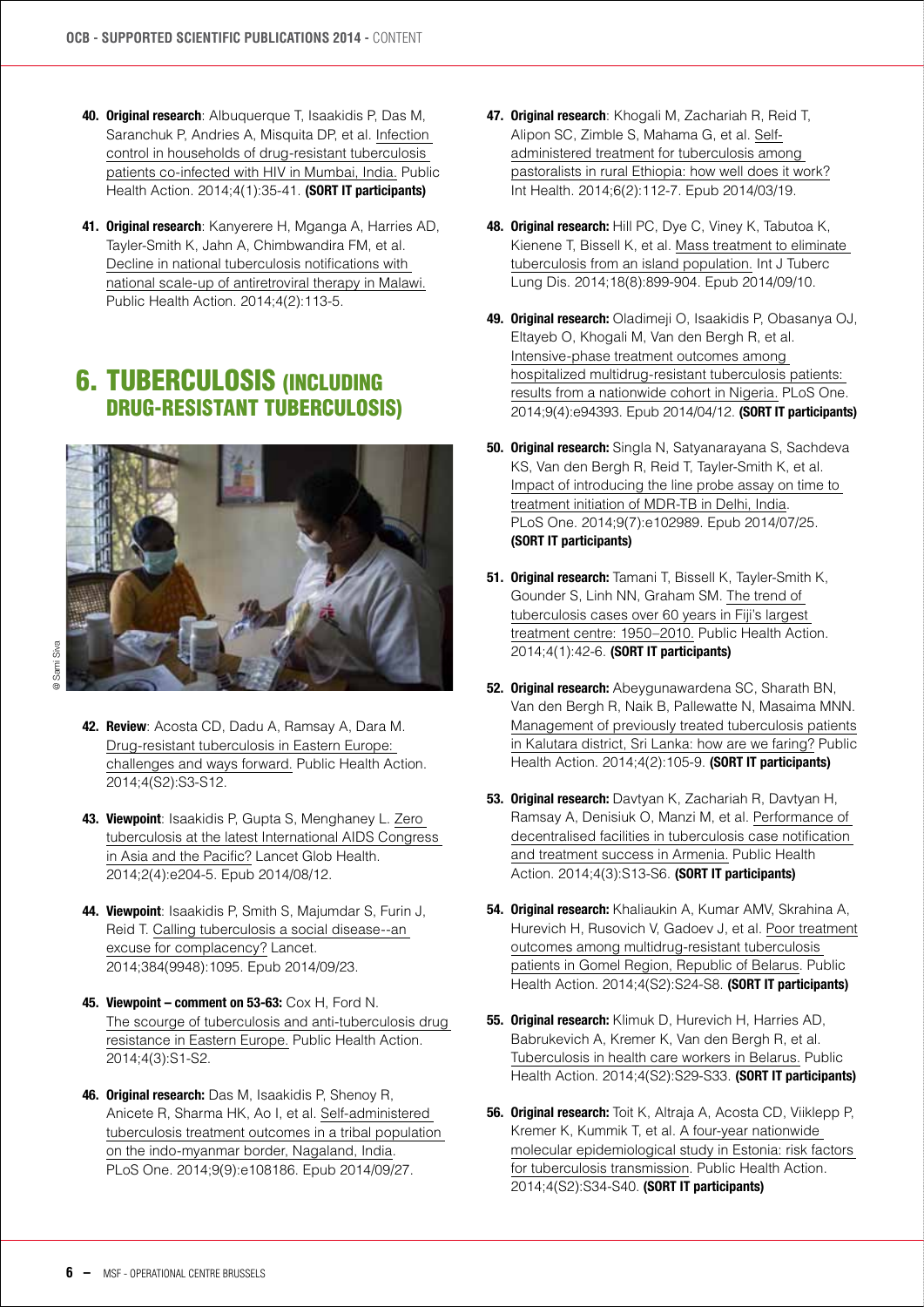- **57. Original research:** Kuchukhidze G, Kumar AMV, de Colombani P, Khogali M, Nanava U, Blumberg HM, et al. [Risk factors associated with loss to follow-up](http://www.ingentaconnect.com/content/iuatld/pha/2014/00000004/A00202s2/art00009)   [among multidrug-resistant tuberculosis patients in](http://www.ingentaconnect.com/content/iuatld/pha/2014/00000004/A00202s2/art00009)   [Georgia](http://www.ingentaconnect.com/content/iuatld/pha/2014/00000004/A00202s2/art00009). Public Health Action. 2014;4(S2):S41-S6.  **(SORT IT participants)**
- **58. Original research:** Kuksa L, Riekstina V, Leimane V, Ozere I, Skenders G, Van den Bergh R, et al. [Multi- and](http://www.ingentaconnect.com/content/iuatld/pha/2014/00000004/A00202s2/art00010)   [extensively drug-resistant tuberculosis in Latvia: trends,](http://www.ingentaconnect.com/content/iuatld/pha/2014/00000004/A00202s2/art00010)   [characteristics and treatment outcomes.](http://www.ingentaconnect.com/content/iuatld/pha/2014/00000004/A00202s2/art00010) Public Health Action. 2014;4(S2):S47-S53. **(SORT IT participants)**
- **59. Original research:** Lucenko I, Riekstina V, Perevoscikovs J, Mozgis D, Khogali M, Gadoev J, et al. [Treatment](http://www.ingentaconnect.com/content/iuatld/pha/2014/00000004/A00202s2/art00011)   [outcomes among drug-susceptible tuberculosis](http://www.ingentaconnect.com/content/iuatld/pha/2014/00000004/A00202s2/art00011)   [patients in Latvia, 2006–2010.](http://www.ingentaconnect.com/content/iuatld/pha/2014/00000004/A00202s2/art00011) Public Health Action. 2014;4(S2):S54-S8. **(SORT IT participants)**
- **60. Original research:** Ciobanu A, Domente L, Soltan V, Bivol S, Severin L, Plesca V, et al. [Do incentives](http://www.ingentaconnect.com/content/iuatld/pha/2014/00000004/A00202s2/art00012)   [improve tuberculosis treatment outcomes in the](http://www.ingentaconnect.com/content/iuatld/pha/2014/00000004/A00202s2/art00012)   [Republic of Moldova?](http://www.ingentaconnect.com/content/iuatld/pha/2014/00000004/A00202s2/art00012) Public Health Action. 2014;4(S2):S59-S63. **(SORT IT participants)**
- **61. Original research:** Dolgusev O, Obevzenco N, Padalco O, Pankrushev S, Ramsay A, Van den Bergh R, et al. [Pattern of primary tuberculosis drug resistance and](http://www.ingentaconnect.com/content/iuatld/pha/2014/00000004/A00202s2/art00013)   [associated treatment outcomes in Transnistria,](http://www.ingentaconnect.com/content/iuatld/pha/2014/00000004/A00202s2/art00013)   [Moldova](http://www.ingentaconnect.com/content/iuatld/pha/2014/00000004/A00202s2/art00013). Public Health Action. 2014;4(S2):S64-S6.  **(SORT IT participants)**
- **62. Original research:** Lytvynenko N, Cherenko S, Feschenko Y, Pogrebna M, Senko Y, Barbova A, et al. [Management](http://www.ingentaconnect.com/content/iuatld/pha/2014/00000004/A00202s2/art00014)   [of multi- and extensively drug-resistant tuberculosis in](http://www.ingentaconnect.com/content/iuatld/pha/2014/00000004/A00202s2/art00014)   [Ukraine: how well are we doing?](http://www.ingentaconnect.com/content/iuatld/pha/2014/00000004/A00202s2/art00014) Public Health Action. 2014;4(S2):S67-S72. **(SORT IT participants)**
- **63. Original research:** Rusovich V, Kumar AMV, Skrahina A, Hurevich H, Astrauko A, de Colombani P, et al. [High](http://www.ingentaconnect.com/content/iuatld/pha/2014/00000004/00000004/art00008)   [time to use rapid tests to detect multidrug resistance in](http://www.ingentaconnect.com/content/iuatld/pha/2014/00000004/00000004/art00008)   [sputum smear-negative tuberculosis in Belarus](http://www.ingentaconnect.com/content/iuatld/pha/2014/00000004/00000004/art00008). Public Health Action. 2014;4(4):243-8. **(SORT IT participants)**

# 7. Malaria

**64. Original research:** Bosman P, Stassijns J, Nackers F, Canier L, Kim N, Khim S, et al. [Plasmodium prevalence](http://www.malariajournal.com/content/13/1/394)   [and artemisinin-resistant falciparum malaria in Preah](http://www.malariajournal.com/content/13/1/394)   [Vihear Province, Cambodia: a cross-sectional](http://www.malariajournal.com/content/13/1/394)   [population-based study.](http://www.malariajournal.com/content/13/1/394) Malar J. 2014;13:394. Epub 2014/10/08.



- 2 Martina Bacigalupo @ Martina Bacigalupo
- **65. Original research:** Maes P, Harries AD, Van den Bergh R, Noor A, Snow RW, Tayler-Smith K, et al. [Can timely](http://journals.plos.org/plosone/article?id=10.1371/journal.pone.0092386)   [vector control interventions triggered by atypical](http://journals.plos.org/plosone/article?id=10.1371/journal.pone.0092386)   [environmental conditions prevent malaria epidemics?](http://journals.plos.org/plosone/article?id=10.1371/journal.pone.0092386)   [A case-study from Wajir County, Kenya.](http://journals.plos.org/plosone/article?id=10.1371/journal.pone.0092386) PLoS One. 2014;9(4):e92386. Epub 2014/04/05. **(SORT IT participants)**

# 8. Ebola



- **66. State of the art**: Chertow DS, Kleine C, Edwards JK, Scaini R, Giuliani R, Sprecher A. [Ebola virus disease in](http://fieldresearch.msf.org/msf/handle/10144/336794)   [West Africa--clinical manifestations and management.](http://fieldresearch.msf.org/msf/handle/10144/336794) N Engl J Med. 2014;371(22):2054-7. Epub 2014/11/06.
- **67. Viewpoint**: Philips M, Markham A. [Ebola: a failure of](http://www.thelancet.com/journals/lancet/article/PIIS0140-6736%2814%2961377-5/fulltext)   [international collective action](http://www.thelancet.com/journals/lancet/article/PIIS0140-6736%2814%2961377-5/fulltext). Lancet. 2014;384(9949):1181.
- **68. Original research**: Baize S, Pannetier D, Oestereich L, Rieger T, Koivogui L, Magassouba N, et al. [Emergence](http://www.nejm.org/doi/full/10.1056/NEJMoa1404505#t=article)   [of Zaire Ebola virus disease in Guinea.](http://www.nejm.org/doi/full/10.1056/NEJMoa1404505#t=article) N Engl J Med. 2014;371(15):1418-25. Epub 2014/04/18.
- **69. Original research**: Baggi F, Taybi A, Kurth A, Van Herp M, Di Caro A, Wolfel R, et al. [Management of pregnant](http://www.eurosurveillance.org/ViewArticle.aspx?ArticleId=20983)   [women infected with Ebola virus in a treatment centre](http://www.eurosurveillance.org/ViewArticle.aspx?ArticleId=20983)   [in Guinea,](http://www.eurosurveillance.org/ViewArticle.aspx?ArticleId=20983) June 2014. Euro Surveill. 2014;19(49). Epub 2014/12/20.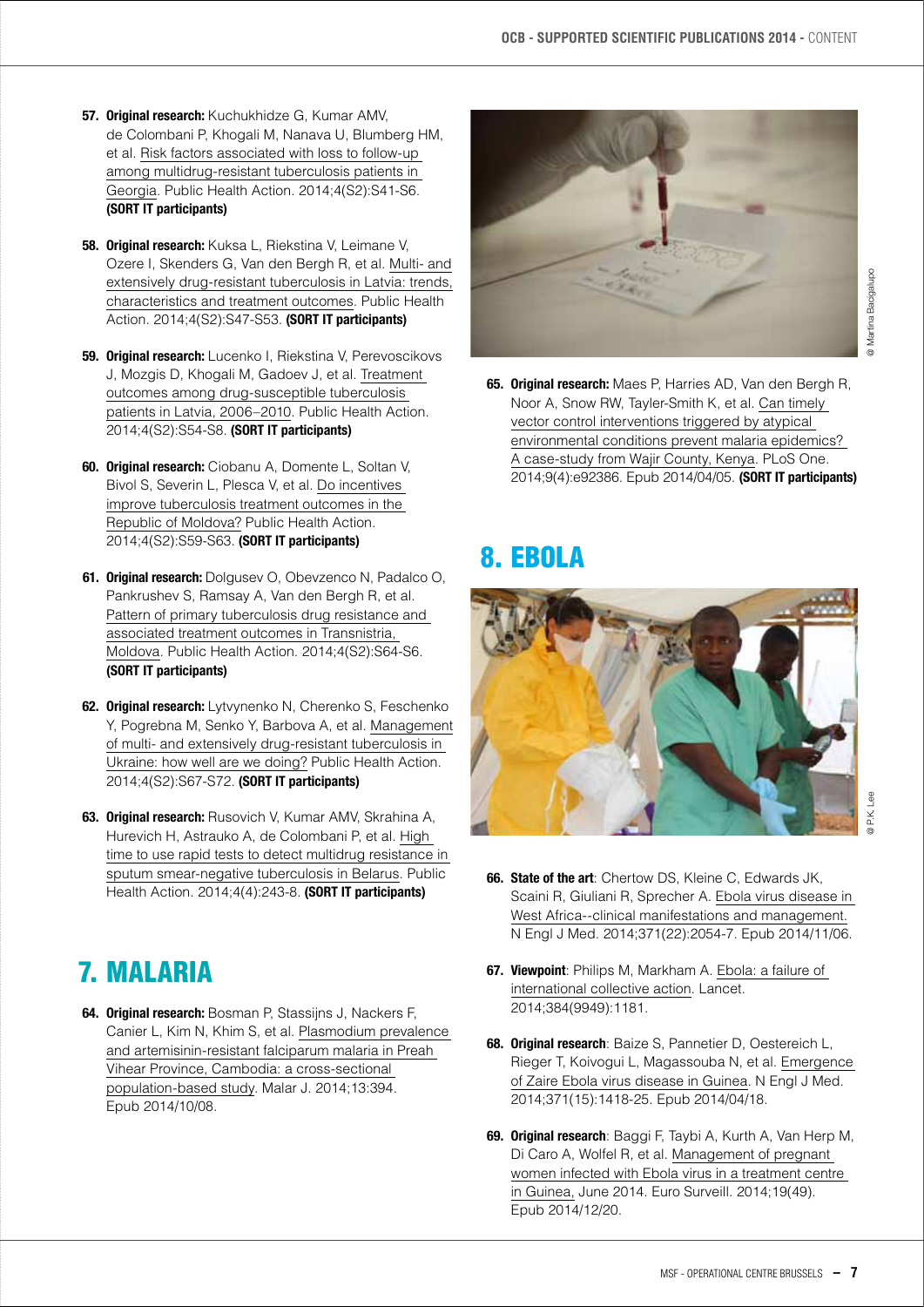- **70. Original research**: Barry M, Traore FA, Sako FB, Kpamy DO, Bah EI, Poncin M, et al. [Ebola outbreak in Conakry,](http://fieldresearch.msf.org/msf/handle/10144/336621)  [Guinea: epidemiological, clinical, and outcome](http://fieldresearch.msf.org/msf/handle/10144/336621)   [features. Medecine et maladies infectieuses.](http://fieldresearch.msf.org/msf/handle/10144/336621) 2014;44(11-12):491-4. Epub 2014/11/14.
- **71. Original research**: Fitzpatrick G, Vogt F, Moi Gbabai O, Black B, Santantonio M, Folkesson E, et al. [Describing](http://www.eurosurveillance.org/ViewArticle.aspx?ArticleId=20924)   [readmissions to an Ebola case management centre](http://www.eurosurveillance.org/ViewArticle.aspx?ArticleId=20924)   [\(CMC\), Sierra Leone,](http://www.eurosurveillance.org/ViewArticle.aspx?ArticleId=20924) 2014. Euro Surveill. 2014;19(40):20924. Epub 2014/10/18.

# 9. Other infectious diseases & Vaccination



@ Samantha Maurin/MSF

@ Samantha Maurin/MSF

- **72. Viewpoint:** Gerard SP, Kyrousis E, Zachariah R. [Measles](http://www.ingentaconnect.com/content/iuatld/pha/2014/00000004/00000001/art00004)   [in the Democratic Republic of Congo: an urgent wake](http://www.ingentaconnect.com/content/iuatld/pha/2014/00000004/00000001/art00004)  [up call to adapt vaccination implementation strategies.](http://www.ingentaconnect.com/content/iuatld/pha/2014/00000004/00000001/art00004) Public Health Action. 2014;4(1):6-8.
- **73. Original research**: Porta MI, Lenglet A, de Weerdt S, Crestani R, Sinke R, Frawley MJ, et al. [Feasibility of a](http://fieldresearch.msf.org/msf/handle/10144/334915)   [preventive mass vaccination campaign with two doses](http://fieldresearch.msf.org/msf/handle/10144/334915)   [of oral cholera vaccine during a humanitarian](http://fieldresearch.msf.org/msf/handle/10144/334915)   [emergency in South Sudan](http://fieldresearch.msf.org/msf/handle/10144/334915). Trans R Soc Trop Med Hyg. 2014;108(12):810-5. Epub 2014/10/15.
- **74. Original research**: Dahmane A, van Griensven J, Van Herp M, Van den Bergh R, Nzomukunda Y, Prior J, et al. [Constraints in the diagnosis and treatment of](http://fieldresearch.msf.org/msf/handle/10144/315033)   [Lassa Fever and the effect on mortality in hospitalized](http://fieldresearch.msf.org/msf/handle/10144/315033)   [children and women with obstetric conditions in a rural](http://fieldresearch.msf.org/msf/handle/10144/315033)   [district hospital in Sierra Leone.](http://fieldresearch.msf.org/msf/handle/10144/315033) Trans R Soc Trop Med Hyg. 2014;108(3):126-32. Epub 2014/02/19. **(SORT IT participants)**
- **75. Original research**: Salih NA, van Griensven J, Chappuis F, Antierens A, Mumina A, Hammam O, et al. [Liposomal amphotericin B for complicated visceral](http://fieldresearch.msf.org/msf/handle/10144/314577)   [leishmaniasis \(kala-azar\) in eastern Sudan: how](http://fieldresearch.msf.org/msf/handle/10144/314577)   [effective is treatment for this neglected disease?](http://fieldresearch.msf.org/msf/handle/10144/314577) Trop Med Int Health. 2014;19(2):146-52. Epub 2014/01/18. **(SORT IT participants)**
- **76. Original research**: Pereira PR, Isaakidis P, Hinderaker SG, Ali E, van den Boogaard W, Viana KS, et al. Burden of isolation for multidrug-resistant organisms in a tertiary public hospital in Southern Brazil. American journal of infection control. 2014. Epub 2014/12/08. **(SORT IT participants)**
- **77. Original research**: Mbuthia GW, Harries AD, Obala AA, Nyamogoba HDN, Simiyu C, Edginton ME, et al. [Childhood immunisation in Bungoma County, Kenya,](http://www.ingentaconnect.com/content/iuatld/pha/2014/00000004/00000001/art00005)   [from 2008 to 2011: need for improved uptake.](http://www.ingentaconnect.com/content/iuatld/pha/2014/00000004/00000001/art00005) Public Health Action. 2014;4(1):9-11. **(SORT IT participants)**
- **78. Original research**: Das AK, Harries AD, Hinderaker SG, Zachariah R, Ahmed B, Shah GN, et al. [Active and](http://www.ingentaconnect.com/content/iuatld/pha/2014/00000004/00000001/art00007)   [passive case detection strategies for the control of](http://www.ingentaconnect.com/content/iuatld/pha/2014/00000004/00000001/art00007)   [leishmaniasis in Bangladesh.](http://www.ingentaconnect.com/content/iuatld/pha/2014/00000004/00000001/art00007) Public Health Action. 2014;4(1):15-21. **(SORT IT participants)**

#### 10. Non-Communicable **DISEASES**

![](_page_7_Picture_13.jpeg)

- **79. Original research**: Sobry A, Kizito W, Van den Bergh R, Tayler-Smith K, Isaakidis P, Cheti E, et al. [Caseload,](http://fieldresearch.msf.org/msf/handle/10144/314654?mode=full)   [management and treatment outcomes of patients with](http://fieldresearch.msf.org/msf/handle/10144/314654?mode=full)   [hypertension and/or diabetes mellitus in a primary](http://fieldresearch.msf.org/msf/handle/10144/314654?mode=full)   [health care programme in an informal setting](http://fieldresearch.msf.org/msf/handle/10144/314654?mode=full). Trop Med Int Health. 2014;19(1):47-57. Epub 2014/05/23. **(SORT IT participants)**
- **80. Original research**: Khader A, Ballout G, Shahin Y, Hababeh M, Farajallah L, Zeidan W, et al. [What](http://fieldresearch.msf.org/msf/handle/10144/343406)   [happens to Palestine refugees with diabetes mellitus in](http://fieldresearch.msf.org/msf/handle/10144/343406)   [a primary healthcare centre in Jordan who fail to attend](http://fieldresearch.msf.org/msf/handle/10144/343406)   [a quarterly clinic appointment?](http://fieldresearch.msf.org/msf/handle/10144/343406) Trop Med Int Health. 2014;19(3):308-12. Epub 2014/01/07.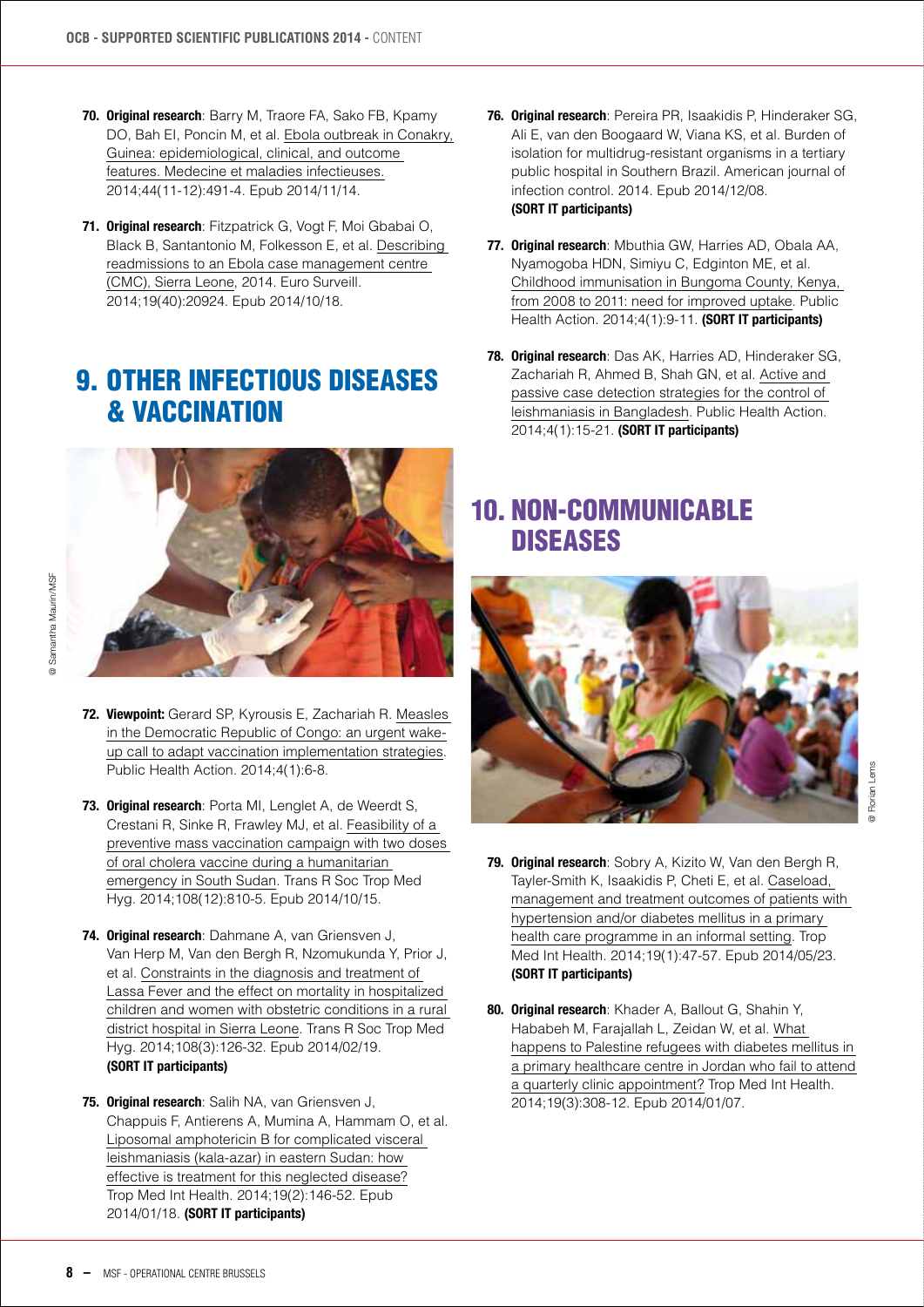- **81. Original research**: Khader A, Farajallah L, Shahin Y, Hababeh M, Abu-Zayed I, Zachariah R, et al. [Hypertension and treatment outcomes in Palestine](http://fieldresearch.msf.org/msf/handle/10144/325180)   [refugees in United Nations Relief and Works Agency](http://fieldresearch.msf.org/msf/handle/10144/325180)   [primary health care clinics in Jordan.](http://fieldresearch.msf.org/msf/handle/10144/325180) Trop Med Int Health. 2014;19(10):1276-83. Epub 2014/07/22.
- **82. Original research**: Kodouda SF, Zachariah R, Khogali M, van Griensven J, Saeed M, Hussein Ibrahim E, et al. [How well are asthma treatment cards filled out in public](http://www.ingentaconnect.com/content/iuatld/pha/2014/00000004/00000002/art00012)   [health centres in Gazeera State, Sudan?](http://www.ingentaconnect.com/content/iuatld/pha/2014/00000004/00000002/art00012) Public Health Action. 2014;4(2):116-21. **(SORT IT participants)**
- **83. Original research**: Edwards JK, Thiongó A, Van den Bergh R, Kizito W, Kosgei RJ, Sobry A, et al. [Preventable but neglected: rickets in an informal](http://fieldresearch.msf.org/msf/handle/10144/324676)   [settlement, Nairobi, Kenya](http://fieldresearch.msf.org/msf/handle/10144/324676). Public Health Action. 2014;4(2):122-7. **(SORT IT participants)**

# 12. Sexual and reproductive health

![](_page_8_Picture_5.jpeg)

# 11. Rational Drug Use

![](_page_8_Picture_8.jpeg)

Doris Burtscher @ Doris Burtscher

- **84. Original research**: Khan S, Andries A, Pherwani A, Saranchuk P, Isaakidis P. [Patch-testing for the](http://www.biomedcentral.com/1756-0500/7/537)   [management of hypersensitivity reactions to second](http://www.biomedcentral.com/1756-0500/7/537)  [line anti-tuberculosis drugs: a case report](http://www.biomedcentral.com/1756-0500/7/537). BMC research notes. 2014;7:537. Epub 2014/08/17.
- **85. Original research**: Bajis S, Van den Bergh R, De Bruycker M, Mahama G, Van Overloop C, Satyanarayana S, et al. [Antibiotic use in a district hospital in Kabul,](http://www.ingentaconnect.com/content/iuatld/pha/2014/00000004/00000004/art00011)   [Afghanistan: are we overprescribing?](http://www.ingentaconnect.com/content/iuatld/pha/2014/00000004/00000004/art00011) Public Health Action. 2014;4(4):259-64. **(SORT IT participants)**
- **86. Viewpoint**: Harries AD, Jahn A, Ben-Smith A, Gadabu OJ, Douglas GP, Seita A, et al. [Cohort analysis of](http://www.ingentaconnect.com/content/iuatld/pha/2014/00000004/00000002/art00003)   [antenatal care and delivery outcomes in pregnancy:](http://www.ingentaconnect.com/content/iuatld/pha/2014/00000004/00000002/art00003)   [a basis for improving maternal health.](http://www.ingentaconnect.com/content/iuatld/pha/2014/00000004/00000002/art00003) Public Health Action. 2014;4(2):75-8.
- **87. Viewpoint comment on 89**: Zachariah R, De Smet M, Etienne W, Khogali M, Van den Bergh R, Veerman R, et al. [Non-monetary incentives for pregnant women](http://www.ingentaconnect.com/content/iuatld/pha/2014/00000004/00000002/art00015)   [and antenatal attendance among Ethiopian](http://www.ingentaconnect.com/content/iuatld/pha/2014/00000004/00000002/art00015)   [pastoralists.](http://www.ingentaconnect.com/content/iuatld/pha/2014/00000004/00000002/art00015) Public Health Action. 2014;4(2):133.
- **88. Original research**: Loko Roka J, Van den Bergh R, Au S, De Plecker E, Zachariah R, Manzi M, et al. [One size fits](http://journals.plos.org/plosone/article?id=10.1371/journal.pone.0111096)   [all? Standardised provision of care for survivors of](http://journals.plos.org/plosone/article?id=10.1371/journal.pone.0111096)   [sexual violence in conflict and post-conflict areas in](http://journals.plos.org/plosone/article?id=10.1371/journal.pone.0111096)   [the Democratic Republic of Congo](http://journals.plos.org/plosone/article?id=10.1371/journal.pone.0111096). PLoS One. 2014;9(10):e111096. Epub 2014/10/21.
- **89. Original research**: Khogali M, Zachariah R, Reid AJ, Alipon SC, Zimble S, Gbane M, et al. [Do non-monetary](http://www.ingentaconnect.com/content/iuatld/pha/2014/00000004/00000001/art00006)   [incentives for pregnant women increase antenatal](http://www.ingentaconnect.com/content/iuatld/pha/2014/00000004/00000001/art00006)   [attendance among Ethiopian pastoralists?](http://www.ingentaconnect.com/content/iuatld/pha/2014/00000004/00000001/art00006) Public Health Action. 2014;4(1):12-4.
- **90. Original research**: Martínez Pérez G, Metcalf C, Garone D, Coulborn R, Harries AD, Hedt-Gauthier B, et al. [HIV](http://msf.openrepository.com/msf/handle/10144/324674?mode=full )   [testing and retention in care of infants born to HIV](http://msf.openrepository.com/msf/handle/10144/324674?mode=full )   [infected women enrolled in 'Option B+', Thyolo, Malawi.](http://msf.openrepository.com/msf/handle/10144/324674?mode=full ) Public Health Action. 2014;4(2):102-4. **(SORT IT participants)**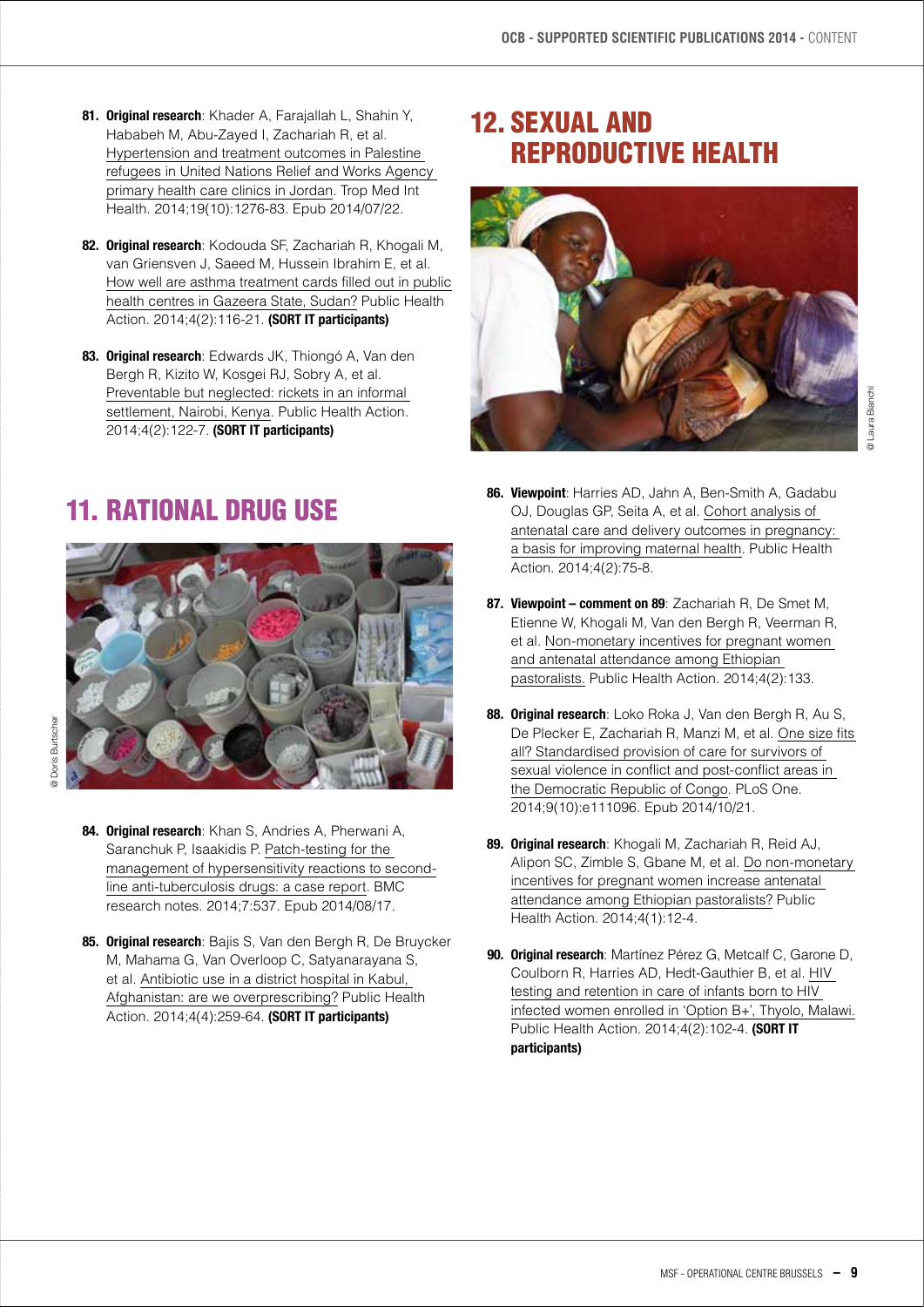### 13. Surgery, Anaesthesia and Emergency department

![](_page_9_Picture_2.jpeg)

- **91. Original research**: Dalwai MK, Twomey M, Maikere J, Said S, Wakeel M, Jemmy JP, et al. [Reliability and](http://www.sciencedirect.com/science/article/pii/S2211419X13001547)   [accuracy of the South African Triage Scale when used](http://www.sciencedirect.com/science/article/pii/S2211419X13001547)   [by nurses in the emergency department of Timergara](http://www.sciencedirect.com/science/article/pii/S2211419X13001547)   [Hospital, Pakistan.](http://www.sciencedirect.com/science/article/pii/S2211419X13001547) S Afr Med J. 2014;104(5):372-5. Epub 2014/09/13.
- **92. Original research**: Sunyoto T, Van den Bergh R, Valles P, Gutierrez R, Ayada L, Zachariah R, et al. [Providing](http://www.biomedcentral.com/1472-6963/14/531)   [emergency care and assessing a patient triage system](http://www.biomedcentral.com/1472-6963/14/531)   [in a referral hospital in Somaliland: a cross-sectional](http://www.biomedcentral.com/1472-6963/14/531)   [study](http://www.biomedcentral.com/1472-6963/14/531). BMC Health Serv Res. 2014;14(1):531. Epub 2014/11/07. **(SORT IT participants)**
- **93. Original research**: Wong EG, Trelles M, Dominguez L, Gupta S, Burnham G, Kushner AL. Surgical skills needed for humanitarian missions in resource-limited settings: common operative procedures performed at Medecins Sans Frontieres facilities. Surgery. 2014;156(3):642-9. Epub 2014/03/26.
- **94. Original research**: Chu K, Maine R, Trelles M. [Cesarean](http://fieldresearch.msf.org/msf/handle/10144/336374)  section surgical site infections in sub-saharan Africa:  [a multi-country study from medecins sans frontieres](http://fieldresearch.msf.org/msf/handle/10144/336374). World J Surg. 2015;39(2):350-5. Epub 2014/11/02.
- **95. Original research**: Wong EG, Trelles M, Dominguez L, Mupenda Mwania J, Kasonga Tshibangu C, Haq Saqeb S, et al. [Operative Procedures in the Elderly in](http://paperity.org/p/52613898/operative-procedures-in-the-elderly-in-low-resource-settings-a-review-of-medecins-sans)   [Low-Resource Settings: A Review of Medecins Sans](http://paperity.org/p/52613898/operative-procedures-in-the-elderly-in-low-resource-settings-a-review-of-medecins-sans)   [Frontieres Facilities](http://paperity.org/p/52613898/operative-procedures-in-the-elderly-in-low-resource-settings-a-review-of-medecins-sans). World J Surg. 2014. Epub 2014/12/03.
- **96. Original research**: Bertol MJ, Van den Bergh R, Trelles Centurion M, Kenslor Ralph DH, Basimuoneye Kahutsi JP, Qayeum Qasemy A, et al. [Saving life and limb: limb](http://link.springer.com/article/10.1007%2Fs00264-014-2451-6)   [salvage using external fixation, a multi-centre review of](http://link.springer.com/article/10.1007%2Fs00264-014-2451-6)   [orthopaedic surgical activities in Medecins Sans](http://link.springer.com/article/10.1007%2Fs00264-014-2451-6)   [Frontieres](http://link.springer.com/article/10.1007%2Fs00264-014-2451-6). International orthopaedics. 2014;38(8):1555- 61. Epub 2014/07/21.

# 14. Conflicts and Humanitarian Emergencies

![](_page_9_Picture_11.jpeg)

- **97. State of the art**: Gerdin M, Clarke M, Allen C, Kayabu B, Summerskill W, Devane D, et al. [Optimal evidence in](http://journals.plos.org/plosmedicine/article?id=10.1371/journal.pmed.1001632)   [difficult settings: improving health interventions and](http://journals.plos.org/plosmedicine/article?id=10.1371/journal.pmed.1001632)   [decision making in disasters.](http://journals.plos.org/plosmedicine/article?id=10.1371/journal.pmed.1001632) PLoS Med. 2014;11(4):e1001632. Epub 2014/04/24.
- **98. Original research**: Maalim AM, Zachariah R, Khogali M, Van Griensven J, Van den Bergh R, Tayler-Smith K, et al. Supporting 'medicine at a distance' for delivery of hospital services in war-torn Somalia: how well are we doing? Int Health. 2014;6(1):70-3. Epub 2014/01/17. **(SORT IT participants)**
- **99. Original research**: Shah S, Van den Bergh R, Van Bellinghen B, Severy N, Sadiq S, Afridi SA, et al. [Offering mental health services in a conflict affected](http://journals.plos.org/plosone/article?id=10.1371/journal.pone.0097939)   [region of Pakistan: who comes, and why?](http://journals.plos.org/plosone/article?id=10.1371/journal.pone.0097939) PLoS One. 2014;9(6):e97939. Epub 2014/06/26. **(SORT IT participants)**
- **100. Original research**: Armstrong E, Das M, Mansoor H, Babu RB, Isaakidis P. [Treating drug-resistant](http://www.conflictandhealth.com/content/8/1/25)   [tuberculosis in a low-intensity chronic conflict setting](http://www.conflictandhealth.com/content/8/1/25)   [in India.](http://www.conflictandhealth.com/content/8/1/25) Confl Health. 2014;8:25.
- **101. Original research**: Das M, Isaakidis P, Armstrong E, Gundipudi NR, Babu RB, Qureshi IA, et al. [Directly](http://journals.plos.org/plosone/article?id=10.1371/journal.pone.0092131)  [observed and self-administered tuberculosis treatment](http://journals.plos.org/plosone/article?id=10.1371/journal.pone.0092131)   [in a chronic, low-intensity conflict setting in India.](http://journals.plos.org/plosone/article?id=10.1371/journal.pone.0092131) PLoS One. 2014;9(3):e92131. Epub 2014/03/22.

### 15. Other OCB/LUXOR supported publications

There were a total of nineteen additional publications arising from the Structured Operational Research and Training Initiative (SORT IT) courses. These are jointly developed and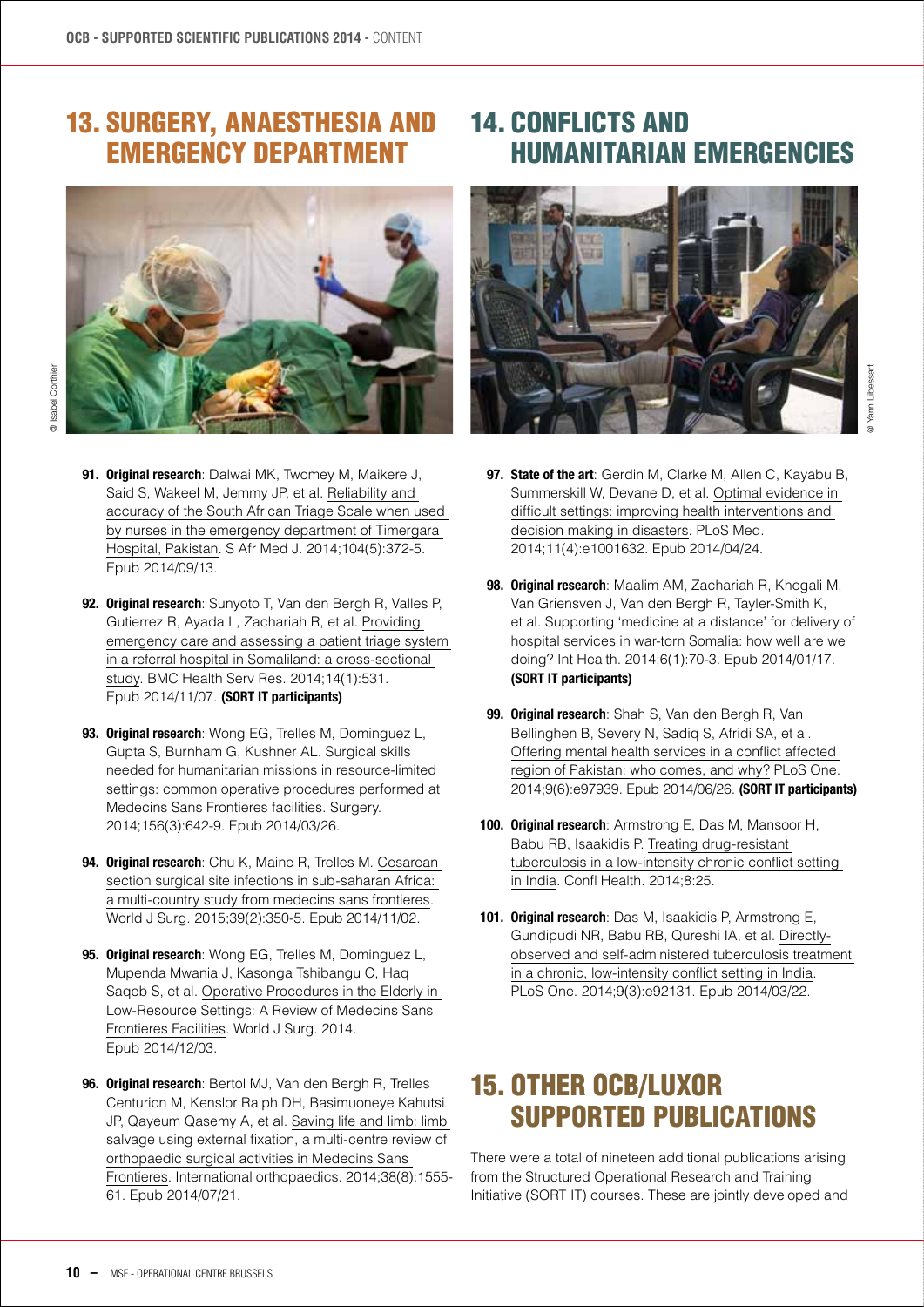implemented by MSF Operational centre Brussels (Operational Research Unit) and SORT IT partners. SORT IT is a global partnership including the World Health Organization (WHO/TDR), Medécins sans Frontières, the International Union Against Tuberculosis and Lung Disease (The Union), University of Bergen, Norway; the Institute of Tropical Medicine, Antwerp, Belgium; The University of Nairobi, Kenya and the University of Chester, United Kingdom.

These publications reflect the impact of operational research in networking and as a catalyst for wider change.

- **102. Viewpoint comment on 19-21**: Kamarulzaman A. [Challenges in expanding access to antiretroviral](http://www.ingentaconnect.com/content/iuatld/pha/2014/00000004/00000002/art00001)   [therapy for key affected populations.](http://www.ingentaconnect.com/content/iuatld/pha/2014/00000004/00000002/art00001) Public Health Action. 2014;4(2):73.
- **103. Viewpoint comment on 33**: Siedner MJ. [Moving past](http://www.ingentaconnect.com/content/iuatld/pha/2014/00000004/00000004/art00001)   [the 'pre-treatment' era of HIV care](http://www.ingentaconnect.com/content/iuatld/pha/2014/00000004/00000004/art00001). Public Health Action. 2014;4(4):209.
- **104. Original research**: Yirdaw KD, Jerene D, Gashu Z, Edginton ME, Kumar AM, Letamo Y, et al. [Beneficial](http://journals.plos.org/plosone/article?id=10.1371/journal.pone.0104557)   [effect of isoniazid preventive therapy and antiretroviral](http://journals.plos.org/plosone/article?id=10.1371/journal.pone.0104557)   [therapy on the incidence of tuberculosis in people](http://journals.plos.org/plosone/article?id=10.1371/journal.pone.0104557)   [living with HIV in Ethiopia.](http://journals.plos.org/plosone/article?id=10.1371/journal.pone.0104557) PLoS One. 2014;9(8):e104557. Epub 2014/08/12.
- **105. Viewpoint**: Acosta CD, Rusovich V, Harries AD, Ahmedov S, van den Boom M, Dara M. [A new roadmap](http://www.thelancet.com/journals/langlo/article/PIIS2214-109X%2813%2970153-0/fulltext)   [for childhood tuberculosis.](http://www.thelancet.com/journals/langlo/article/PIIS2214-109X%2813%2970153-0/fulltext) Lancet Glob Health. 2014;2(1):e15-7. Epub 2014/08/12. **(SORT IT participants)**
- **106. Viewpoint comment on 48:** Azman AS, Dowdy DW. [Bold thinking for bold results: modeling the elimination](http://www.ingentaconnect.com/content/iuatld/ijtld/2014/00000018/00000008/art00001)   [of tuberculosis.](http://www.ingentaconnect.com/content/iuatld/ijtld/2014/00000018/00000008/art00001) Int J Tuberc Lung Dis. 2014;18(8):883. Epub 2014/09/10.
- **107. Original research**: Xia Y, Goel S, Harries AD, Zhang Z, Gao T, Wang L, et al. [Prevalence of extended treatment](http://www.ncbi.nlm.nih.gov/pmc/articles/PMC4059280/)   [in pulmonary tuberculosis patients receiving first-line](http://www.ncbi.nlm.nih.gov/pmc/articles/PMC4059280/)   [therapy and its association with recurrent tuberculosis](http://www.ncbi.nlm.nih.gov/pmc/articles/PMC4059280/)   [in Beijing, China.](http://www.ncbi.nlm.nih.gov/pmc/articles/PMC4059280/) Trans R Soc Trop Med Hyg. 2014;108(7):402-7. Epub 2014/05/28. **(SORT IT participants)**
- **108. Original research:** Tharu MB, Harries AD, Goel S, Srivastava S, Kumar AMV, Adhikari M, et al. Screening retreatment tuberculosis patients for drug resistance in mid-west Nepal: how well are we doing? Public Health Action. 2014;4(1):60-5. **(SORT IT participants)**
- **109. Original research:** Alikhanova N, Akhundova I, Seyfaddinova M, Mammadbayov E, Mirtskulava V, Rüsch-Gerder S, et al. [First national survey of anti](http://www.ingentaconnect.com/content/iuatld/pha/2014/00000004/A00202s2/art00005)  [tuberculosis drug resistance in Azerbaijan and risk](http://www.ingentaconnect.com/content/iuatld/pha/2014/00000004/A00202s2/art00005)   [factors analysis.](http://www.ingentaconnect.com/content/iuatld/pha/2014/00000004/A00202s2/art00005) Public Health Action. 2014;4(S2):S17-S23. **(SORT IT participants)**
- **110. Original research:** Prasad P, Gounder S, Varman S, Viney K. [Sputum smear conversion and treatment](http://www.ingentaconnect.com/content/iuatld/pha/2014/00000004/00000003/art00009)   [outcomes for tuberculosis patients with and without](http://www.ingentaconnect.com/content/iuatld/pha/2014/00000004/00000003/art00009)   [diabetes in Fiji](http://www.ingentaconnect.com/content/iuatld/pha/2014/00000004/00000003/art00009). Public Health Action. 2014;4(3):159-63 **(SORT IT participants)**
- **111. Original research:** Alo A, Gounder S, Graham SM. [Clinical](http://www.ingentaconnect.com/content/iuatld/pha/2014/00000004/00000003/art00010)   [characteristics and treatment outcomes of tuberculosis](http://www.ingentaconnect.com/content/iuatld/pha/2014/00000004/00000003/art00010)   [cases hospitalised in the intensive phase in Fiji.](http://www.ingentaconnect.com/content/iuatld/pha/2014/00000004/00000003/art00010) Public Health Action. 2014;4(3):164-8. **(SORT IT participants)**
- **112. Original research:** Mahadeo R, Gounder S, Graham SM. [Changing from single-drug to fixed-dose combinations:](http://www.ingentaconnect.com/content/iuatld/pha/2014/00000004/00000003/art00011)   [experience from Fiji](http://www.ingentaconnect.com/content/iuatld/pha/2014/00000004/00000003/art00011). Public Health Action. 2014;4(3):169-73. **(SORT IT participants)**
- **113. Original research:** Narayan N, Viney K, Varman S. [Comparison of tuberculosis treatment outcomes by](http://www.ingentaconnect.com/content/iuatld/pha/2014/00000004/00000003/art00012)   [method of treatment supervision in the Fiji Islands.](http://www.ingentaconnect.com/content/iuatld/pha/2014/00000004/00000003/art00012) Public Health Action. 2014;4(3):174-8. **(SORT IT participants)**
- **114. Original research:** Gounder A, Gounder S, Reid SA. [Evaluation of the implementation of the Xpert® MTB/](http://ingentaconnect.com/content/iuatld/pha/2014/00000004/00000003/art00013)  [RIF assay in Fiji.](http://ingentaconnect.com/content/iuatld/pha/2014/00000004/00000003/art00013) Public Health Action. 2014;4(3):179- 83. **(SORT IT participants)**
- **115. Original research:** Reddy M, Gounder S, Reid SA. [Tuberculosis diagnostics in Fiji: how reliable is culture?](http://www.ingentaconnect.com/content/iuatld/pha/2014/00000004/00000003/art00014) Public Health Action. 2014;4(3):184-8. **(SORT IT participants)**
- **116. Original research**: Kumar R, Goel S, Harries AD, Lal P, Singh RJ, Kumar AM, et al. How good is compliance with smoke-free legislation in India? Results of 38 subnational surveys. Int Health. 2014;6(3):189-95. Epub 2014/05/31. **(SORT IT participants)**
- **117. Original research**: Mi F, Jiang G, Du J, Li L, Yue W, Harries AD, et al. [Is resistance to anti-tuberculosis](http://www.globalhealthaction.net/index.php/gha/article/view/24022)   [drugs associated with type 2 diabetes mellitus? A](http://www.globalhealthaction.net/index.php/gha/article/view/24022)   [register review in Beijing, China.](http://www.globalhealthaction.net/index.php/gha/article/view/24022) Global health action. 2014;7:24022. Epub 2014/05/23. **(SORT IT participants)**
- **118. Original research**: Waloki M, Rosevaere C, Tikolevu L, Ram S, Bissell K. [Stroke rehabilitation in Fiji: are](http://www.ingentaconnect.com/content/iuatld/pha/2014/00000004/00000003/art00007)   [patients receiving services?](http://www.ingentaconnect.com/content/iuatld/pha/2014/00000004/00000003/art00007) Public Health Action. 2014;4(3):150-4. **(SORT IT participants)**
- **119. Original research**: Kumar K, Snowdon W, Ram S, Khan S, Cornelius M, Tukana I, et al. [Descriptive analysis of](http://www.ingentaconnect.com/content/iuatld/pha/2014/00000004/00000003/art00008)   [diabetes-related amputations at the Colonial War](http://www.ingentaconnect.com/content/iuatld/pha/2014/00000004/00000003/art00008)   [Memorial Hospital, Fiji, 2010–2012.](http://www.ingentaconnect.com/content/iuatld/pha/2014/00000004/00000003/art00008) Public Health Action. 2014;4(3):155-8. **(SORT IT participants)**
- **120. Original research**: Mubiligi JM, Hedt-Gauthier B, Mpunga T, Tapela N, Okao N, Harries AD, et al. [Caring for](http://www.ingentaconnect.com/content/iuatld/pha/2014/00000004/00000002/art00014)   [patients with surgically resectable cancers: experience](http://www.ingentaconnect.com/content/iuatld/pha/2014/00000004/00000002/art00014)   [from a specialised centre in rural Rwanda.](http://www.ingentaconnect.com/content/iuatld/pha/2014/00000004/00000002/art00014) Public Health Action. 2014;4(2):128-32. **(SORT IT participants)**